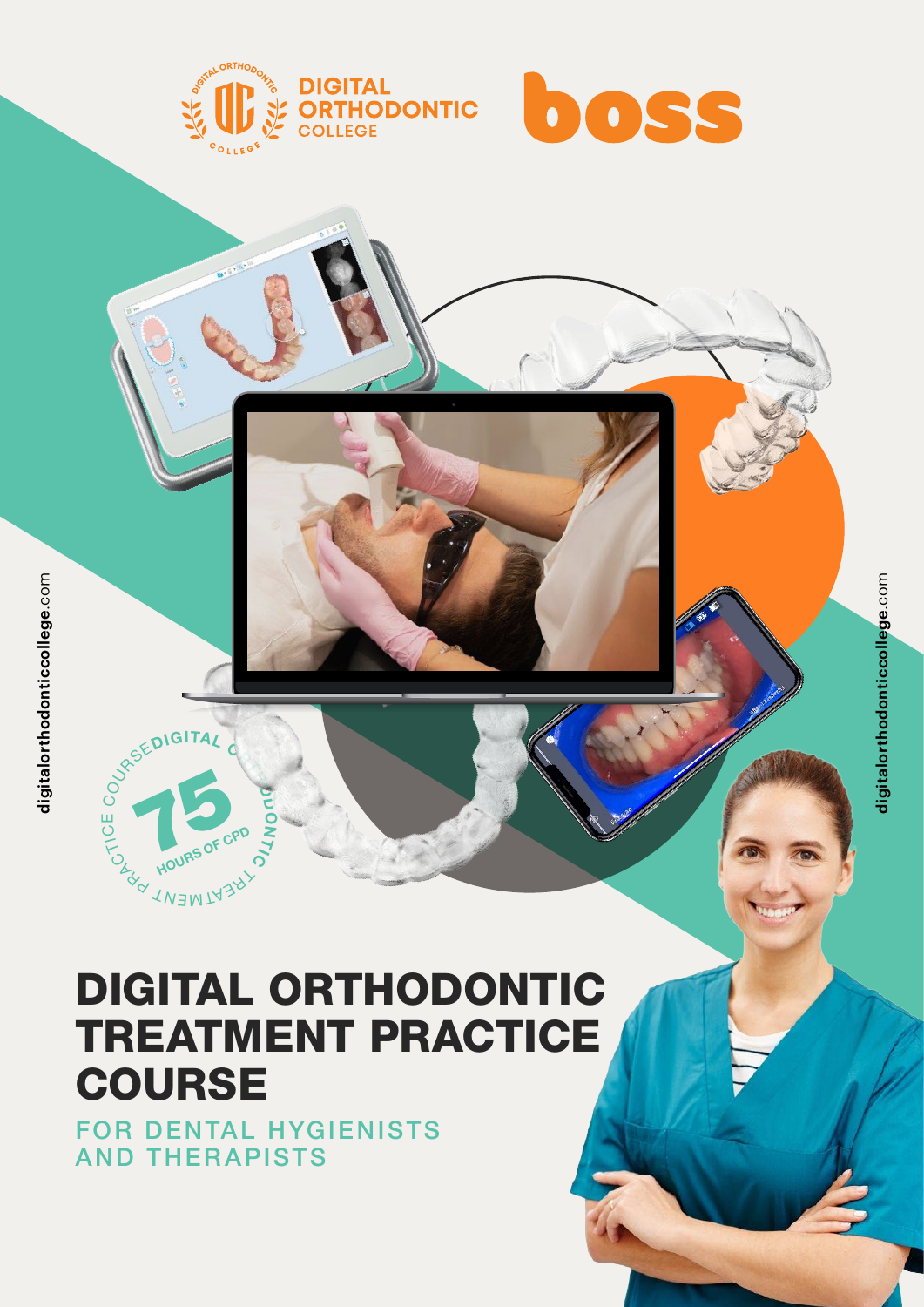



# DR. VANDANA KATYAL SPECIALIST ORTHODONTIST

*BDS (Syd), MScMed (Syd), DClinDent Ortho (Adel), MBA, MRACDS, MOrth RCSEd Certificate IV in Training & Assessment - Mar 2021*

Dr Katyal earned her Bachelor of Dental Surgery in 2001 and her Master of Science in Medicine (Clinical Epidemiology) at The University of Sydney in 2010.

In 2013 she completed her Doctor of Clinical Dentistry in Orthodontics from The University of Adelaide and Membership in Orthodontics, from the Royal Australasian College of Dental Surgeons and Royal College of Surgeons Edinburgh.

In 2019 she completed a Master of Business Administration and the world's most innovative Design Thinking bootcamp at Stanford University.

Dr Katyal is an avid lecturer at national and international orthodontic conferences. With a special interest in paediatric sleep-disordered breathing, snoring and oral appliances, her research has been published in orthodontic journals worldwide, and featured in mainstream media including Channel 9 news, ABC radio, 4BC radio, The Daily Telegraph, The Sun Herald and Bite dental magazine. In 2019 her research on virtual appointments and Invisalign was accepted as a poster at the American Association of Orthodontists Conference.

The recipient of prestigious orthodontics fellowships, she has also been awarded travelling fellowships by the Australian Society of Orthodontics Foundation for Research and Education, an honour shared with only the most distinguished Australian leaders in orthodontics.

*Read the behind the scenes Digital Orthodontic College story at [digitalorthodonticcollege.com/boss-is/the-boss-story](https://digitalorthodonticcollege.com/boss-is/the-boss-story)*

# HONOURS & AWARDS

Australian Orthodontic Board Certified Australian Orthodontic Board

January 2014 – December 2016

Australian Orthodontic Board Clinical Case First Prize Australian Orthodontics Board March 2014

ASO (SA) Raj Prasad Clinical Case Award Australian Society of Orthodontists South Australia November 2013

Sam Bulkley AB Orthodontics Travelling Fellowship ASO and AB Orthodontics 2013 & 2014 (twice awarded)

Best Postgraduate Presentation ABOS/NZAO September 2013

Australian Postgraduate Award/Scholarship University of Adelaide



Artificial Intelligence Driven Remote Monitoring of orthodontic patients: Clinical applicability and rationale Sem Orthod,Volume 27, Issue 2, June 2021, Pages 138-156

Clinical Handbook of Digital Orthodontics by Dr Vandana Katyal. E-book ed. 1, 2021. Online copy provided complimentary with every graduate diploma enrolment.

Outcomes of clear aligner treatment with and without Dental Monitoring: A retrospective cohort study Am J Orthod Dentofacial Orthop 2021 Apr;159(4):453-459

The Efficacy of Hybrid Hyrax-Mentoplate combination in Early Class III treatment: A novel approach and pilot study Aust Orthod J – accepted for publication in 2016

Mini-implant-anchored Mesialslider for simultaneous mesialisation and intrusion of upper molars in an anterior open bite case: a three-year follow-up Aust Orthod J 2015; 31:87-97, April 2015

*For more go to [digitalorthodonticcollege.com/boss-is/dr-katyal](http://digitalorthodonticcollege.com/boss-is/dr-katyal)*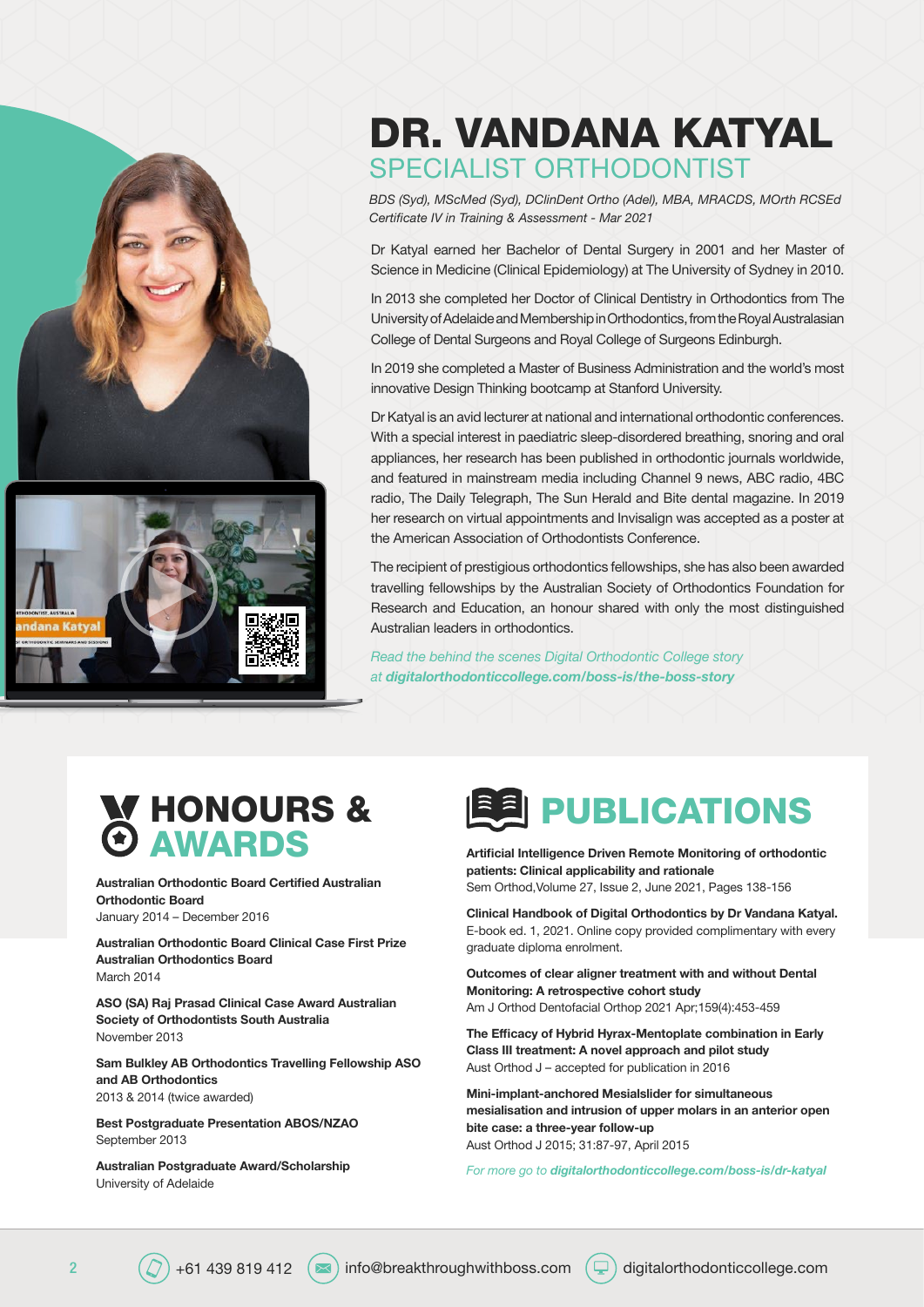# WHY SHOULD YOU ENROL TO THIS COURSE? TOP REASONS ARF BFLOW!



Learn how to support the dental

An Orthodontist-led program delivering a high standard of knowledge and skills

Upskill and enhance your scope, to work in a digital orthodontic practice with latest 3D and virtual technologies

Access to a secure online chat forum with BOSS participating dentists and auxillaries to ask clinical questions, network or get opinions

Access to an online dentistry **library** via ScienceDirect

Access to a free secure alumni chat forum to continue learning after the course

Click here to watch the video to better understand our online portal





# WE BELIEVE IN EDUCATION AND BEYOND

As part of its partnership with the charity Smile Train, a portion of every Digital Orthodontic College course enrolment fee is donated to help deliver free corrective surgery for a child born with cleft lip and palate in a developing country. Since 2018 Digital Orthodontic College has already donated over AU\$50,000, which will transform the lives of children around the world by funding their cleft repair surgeries.



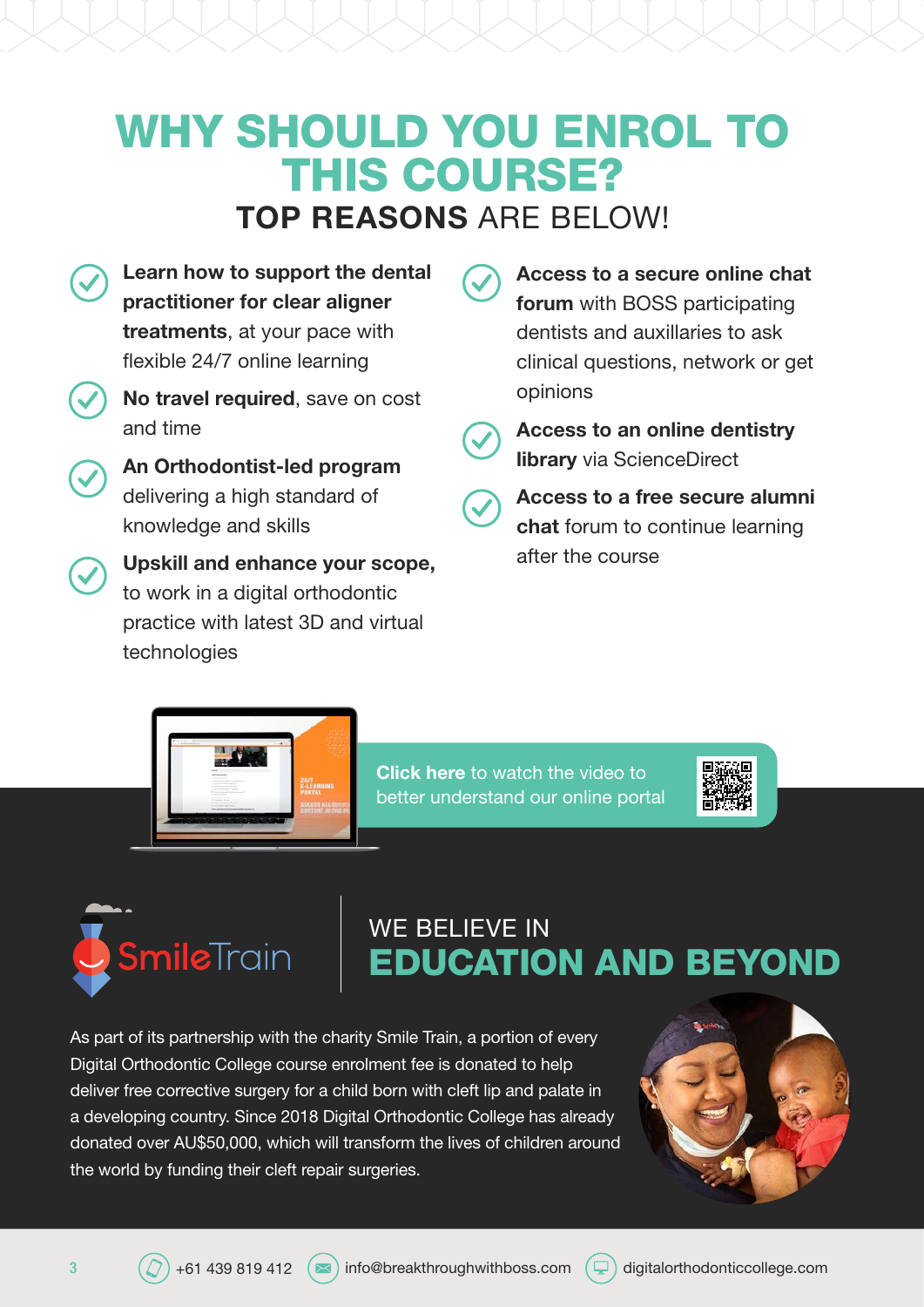# DIGITAL ORTHODONTIC TREATMENT PRACTICE **COURSE**

### Study Mode:

100% Online 24/7 availability, to be completed within 6 months. START at any time as it is self-paced. No travel required. All clinical demonstrations are provided via recorded high-definition videos supplemented with written notes, templates and handouts.

### **v** Time required:

3 hrs per week for 6 months

### Who is this course for ?

Dental Team members who are interested in developing effective and efficient supporting role for dental practitioners practicing clear aligners orthodontic treatments and emerging orthodontic techniques.

## $\bullet$  It is best suited for:

Dental Hygienists and Therapists anywhere in the world

\*\*It can also be suited for: Treatment Coordinators and Orthodontic Assistants who would like to progress in their careers to Dental Hygiene, Therapy or Dentistry

### Cost: All prices are in AUD and GST free.

Upfront: Total \$2900. All course content is available at once to fast pace studies.

Payplan: Total \$3200. An initial deposit of \$1200 is required followed by payments of \$400 per month for 5 months. Course is drip-fed with a module a month.

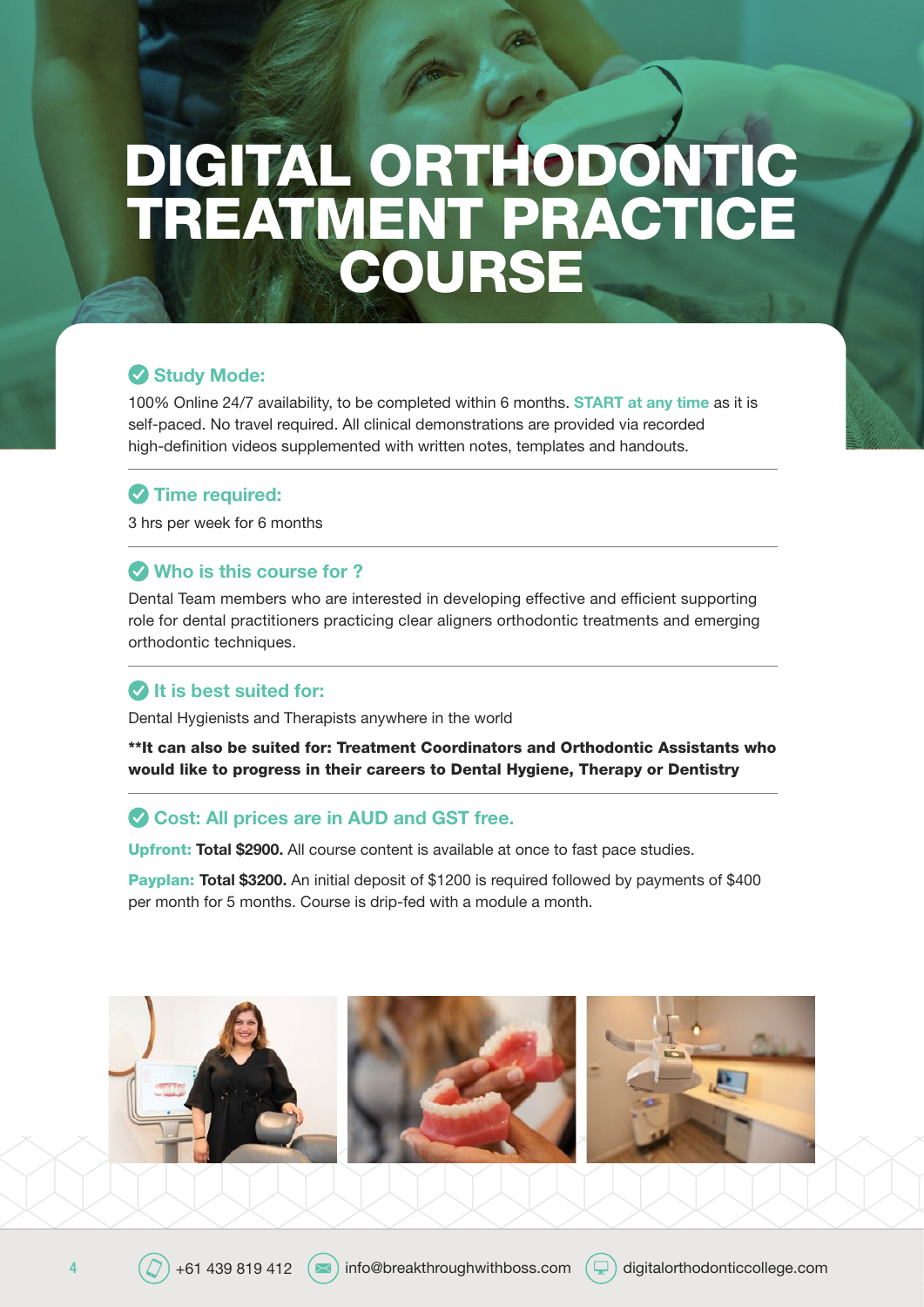# DIGITAL ORTHODONTIC TREATMENT PRACTICE **COURSE**

## MODULES

| <b>MODULE 1</b> | Take and Present Orthodontic Records                                              |
|-----------------|-----------------------------------------------------------------------------------|
| <b>MODULE 2</b> | Upload digital records to online orthodontic portals<br>for clear aligner therapy |
| <b>MODULE 3</b> | Identify and assess orthodontic problems                                          |
| <b>MODULE 4</b> | Deliver and assist in clear aligner therapy as planned<br>by dental practitioner  |
| <b>MODULE 5</b> | Perform interproximal reduction as planned<br>by dental practitioner              |
| <b>MODULE 6</b> | Perform and utilise virtual technologies<br>in digital orthodontics               |

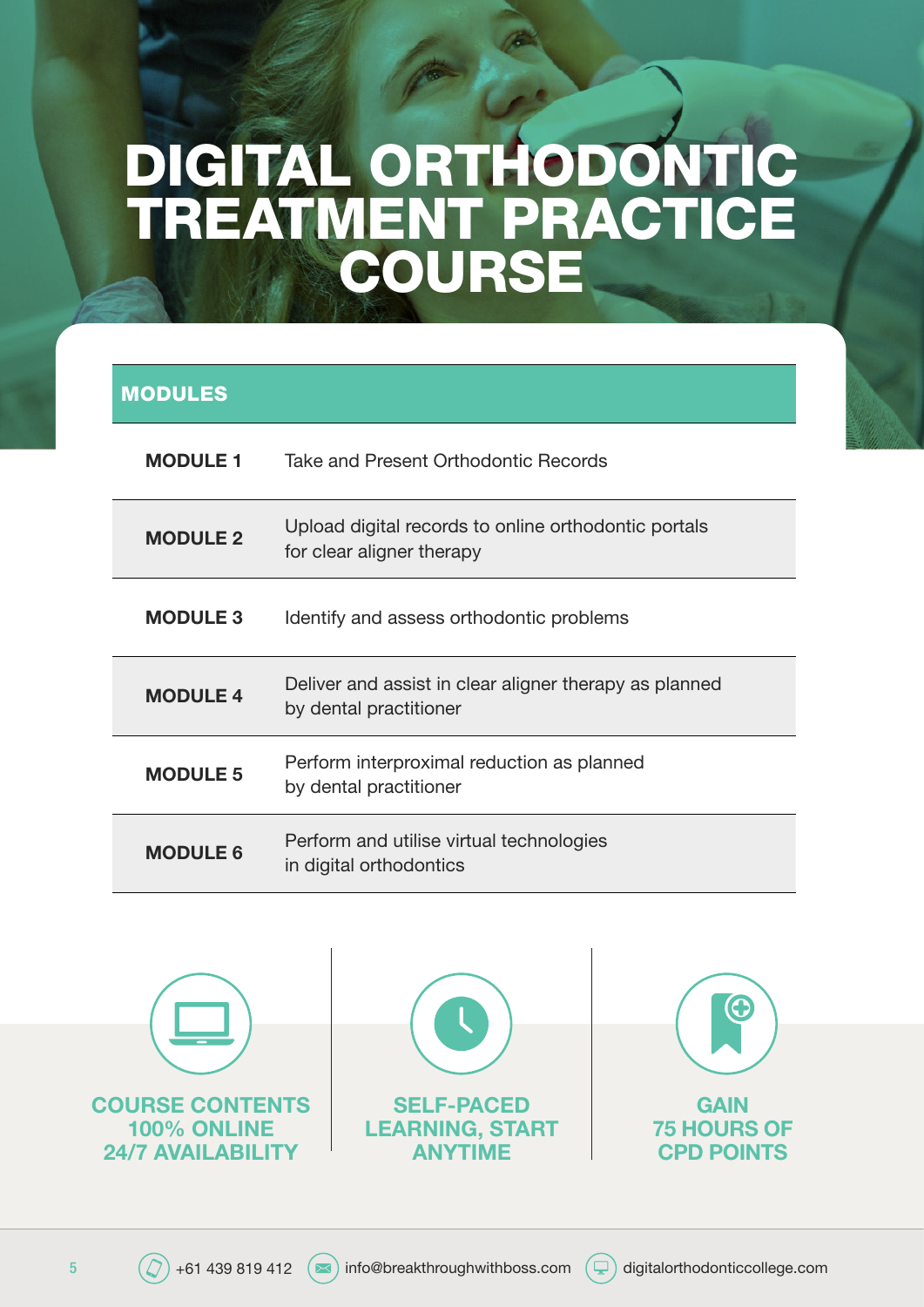# TOPICS COVERED

#### Module 1 – Take and Present Orthodontic Records

- Preparing for and performing orthodontic photography and radiography
- Editing orthodontic photographs
- Preparing for and taking digital impressions (scans)
- Creating STL files for export to various online portals

#### Module 2 – Upload digital records to online orthodontic portals for clear aligner therapy

- Preparing orthodontic records for digital upload as guided by dental practitioner
- Uploading orthodontic records
- Modification of STL file for 3D printing of orthodontic study models
- Using and managing technologies like 3D printers such as SprintRay
- Fabricating vacuum formed orthodontic retainers on 3D printed models

#### Module 3 – Identify and assess orthodontic problems

- Identification of early treatment needs such as crossbites, abnormal soft tissue habits, overjet and various eruption anomalies.
- Creation of an orthodontic problem list
- Assessment of airway abnormalities in children
- Assessment of oral hygiene and dental health in a potential orthodontic patient
- Identifying referral need and creating referral letters

#### Module 4 - Deliver and assist in clear aligner therapy as planned by dental practitioner

- Preparing for and bonding attachments as directed by dental practitioner
- Removing attachments as directed by dental practitioner
- Placing and removing buttons as directed by dental practitioner
- Determining next appointment in consultation with dental practitioner
- Managing emergencies and broken appliances
- Bonding a direct fixed lingual retainer
- Bonding an indirect fixed lingual retainer
- Issuing passive removable retainers

75

**HOURS OF CPD** 

- Providing patients instructions for clear aligner therapy, retainers, whitening, separators, elastics, revisions, interproximal reduction and remote monitoring
- Assist in providing informed consent to patient prior to treatment starting

ASKAN A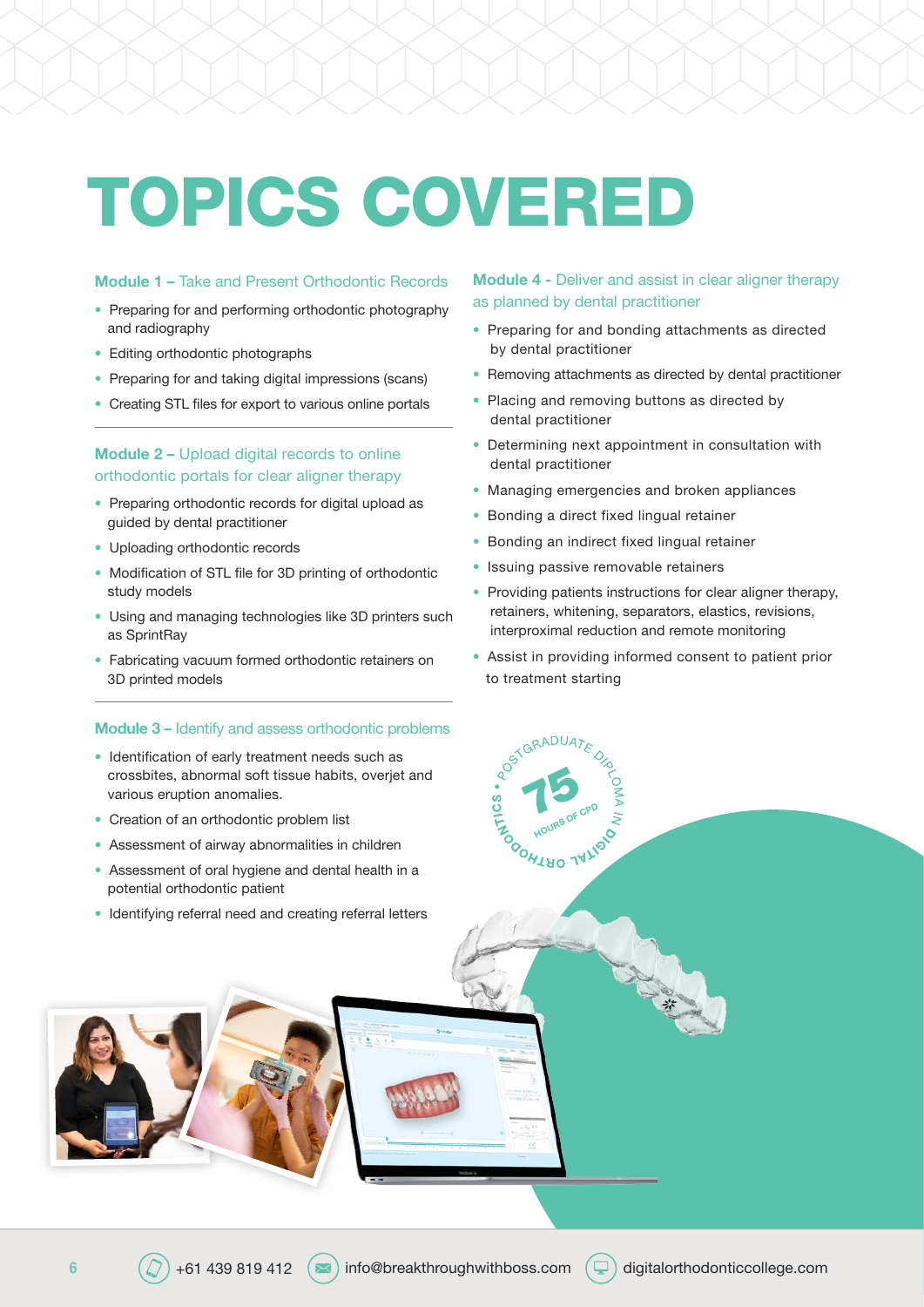

#### Module 5 – Perform interproximal reduction as planned by dental practitioner

- Preparing patient for interproximal reduction
- Performing interproximal reduction manually and with mechanical drivers
- Verifying that IPR was performed appropriately
- Understanding evidence for interproximal reduction procedures

#### Module 6 – Perform and utilise virtual technologies in digital orthodontics

- Using virtual consultation apps and tools online such as SmileMate
- Reviewing SmileMate virtual consultation submissions
- Activating various protocols for virtual appointments (remote monitoing) via Dental Monitoring
- Instructing patients on using dental monitoring
- Managing and coordinating Dental Monitoring dashboard and alerts as instructed by the treating dental practitioner

online quizzes, discussions and short Assessments include<br>answer questions.

#### Course participants will also have access to:

- $\oslash$  Online chat and discussions- Our 24/7 discussion forum has a response time of under 12 hours and led by our accredited dentist trainers as well as a specialist orthodontist
- ◆ Access to online dentistry library via ScienceDirect
- $\oslash$  Access to a free alumni discussion forum with trainers after course completion
- A CPD certificate and display trophy award (digital and hardcopy)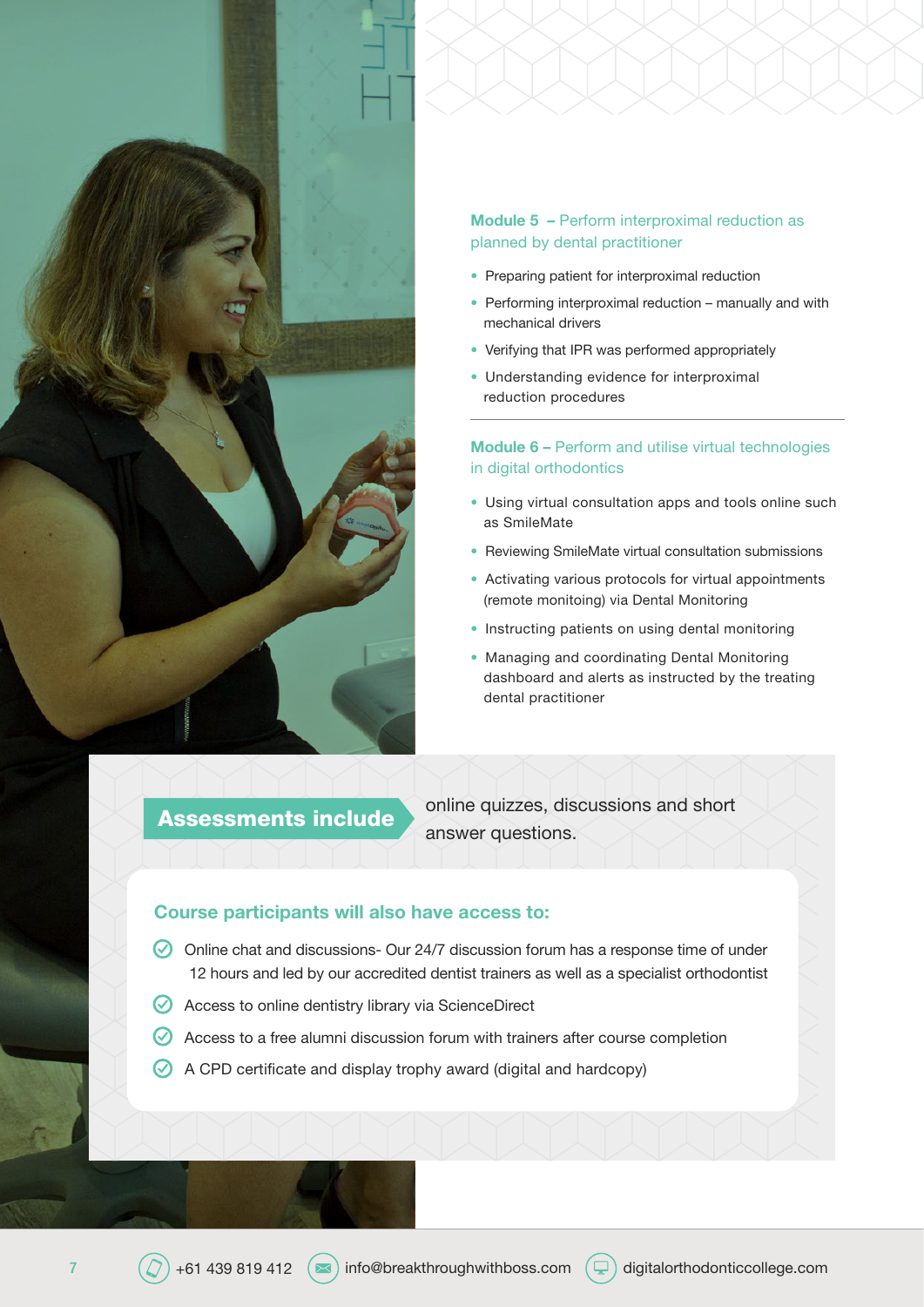

## ENROLMENT FORM

| <b>How to enrol</b><br>STEP <sub>1</sub><br>Complete this enrolment form<br>Choose your course fee options - upfront or payment plan<br>STEP 2<br>STEP 3<br>Choose your payment method - credit card* or bank deposit. *Credit card surcharges apply.                                                                                                                                                                                                               |                     |                  |                             |       |
|---------------------------------------------------------------------------------------------------------------------------------------------------------------------------------------------------------------------------------------------------------------------------------------------------------------------------------------------------------------------------------------------------------------------------------------------------------------------|---------------------|------------------|-----------------------------|-------|
| Name:                                                                                                                                                                                                                                                                                                                                                                                                                                                               |                     |                  |                             |       |
| Date of Birth:                                                                                                                                                                                                                                                                                                                                                                                                                                                      |                     | Sex:<br>M        | F                           | Other |
| Email Address:                                                                                                                                                                                                                                                                                                                                                                                                                                                      |                     |                  |                             |       |
| Nationality:                                                                                                                                                                                                                                                                                                                                                                                                                                                        | Mobile:             |                  |                             |       |
| Practice/Position:                                                                                                                                                                                                                                                                                                                                                                                                                                                  |                     | Practice Suburb: |                             |       |
| Postal Address:                                                                                                                                                                                                                                                                                                                                                                                                                                                     |                     |                  |                             |       |
| Suburb:                                                                                                                                                                                                                                                                                                                                                                                                                                                             | State:              |                  | Postcode:                   |       |
| <b>Course Fee</b>                                                                                                                                                                                                                                                                                                                                                                                                                                                   |                     |                  |                             |       |
| <b>Upfront Total \$2900</b>                                                                                                                                                                                                                                                                                                                                                                                                                                         |                     |                  |                             |       |
| Payment plan (Australian Residents only) Total \$3200: \$1200 deposit + \$400/month for 5 months                                                                                                                                                                                                                                                                                                                                                                    |                     |                  |                             |       |
|                                                                                                                                                                                                                                                                                                                                                                                                                                                                     |                     |                  |                             |       |
| <b>Intellectual Property Copyright</b>                                                                                                                                                                                                                                                                                                                                                                                                                              |                     |                  |                             |       |
| I agree that I will not share, copy or reproduce any credentials, content in the provided e-learning portal or any intellectual property of Digital<br>Orthodontic College, to any other party or individuals outside of the enrolled Digital Orthodontic College course. I understand that any breach of the<br>above will be subject to legal action. I also agree to the payment terms and conditions as per the Digital Orthodontic College invoice sent to me. |                     |                  |                             |       |
| Name:                                                                                                                                                                                                                                                                                                                                                                                                                                                               |                     |                  |                             |       |
| Signature:                                                                                                                                                                                                                                                                                                                                                                                                                                                          |                     | Date:            |                             |       |
|                                                                                                                                                                                                                                                                                                                                                                                                                                                                     |                     |                  |                             |       |
| <b>Fees and refund policy</b>                                                                                                                                                                                                                                                                                                                                                                                                                                       |                     |                  |                             |       |
| No refunds are available for change of mind once course access has been gained via the elearning portal. CPD completion certificate<br>is issued when course is completed and the fee balance is nil.                                                                                                                                                                                                                                                               |                     |                  |                             |       |
| <b>Payment Methods</b>                                                                                                                                                                                                                                                                                                                                                                                                                                              |                     |                  |                             |       |
| Direct Deposit/Bank Transfer                                                                                                                                                                                                                                                                                                                                                                                                                                        | Credit Card Payment |                  | Payment Plan (go to page 9) |       |
| Please note: If choosing direct deposit to the nominated bank account then no credit card surcharge applies.                                                                                                                                                                                                                                                                                                                                                        |                     |                  |                             |       |
| <b>PAY ONLINE NOW!</b>                                                                                                                                                                                                                                                                                                                                                                                                                                              |                     |                  | <b>PAYMENT PLAN OPTION</b>  |       |
|                                                                                                                                                                                                                                                                                                                                                                                                                                                                     |                     |                  |                             |       |
| <b>For Bank deposit</b><br>Details are as below:<br><b>Bank: Westpac</b><br><b>Name:</b> Best Orthodontic Seminars & Sessions Pty Ltd<br><b>SWIFT: WPACAU2S</b><br><b>BSB: 032118 / Account Number: 123598</b>                                                                                                                                                                                                                                                      |                     |                  |                             |       |
| <b>Reference:</b> Your invoice number<br>Please email remittance advice to info@breakthroughwithboss.com                                                                                                                                                                                                                                                                                                                                                            |                     |                  |                             |       |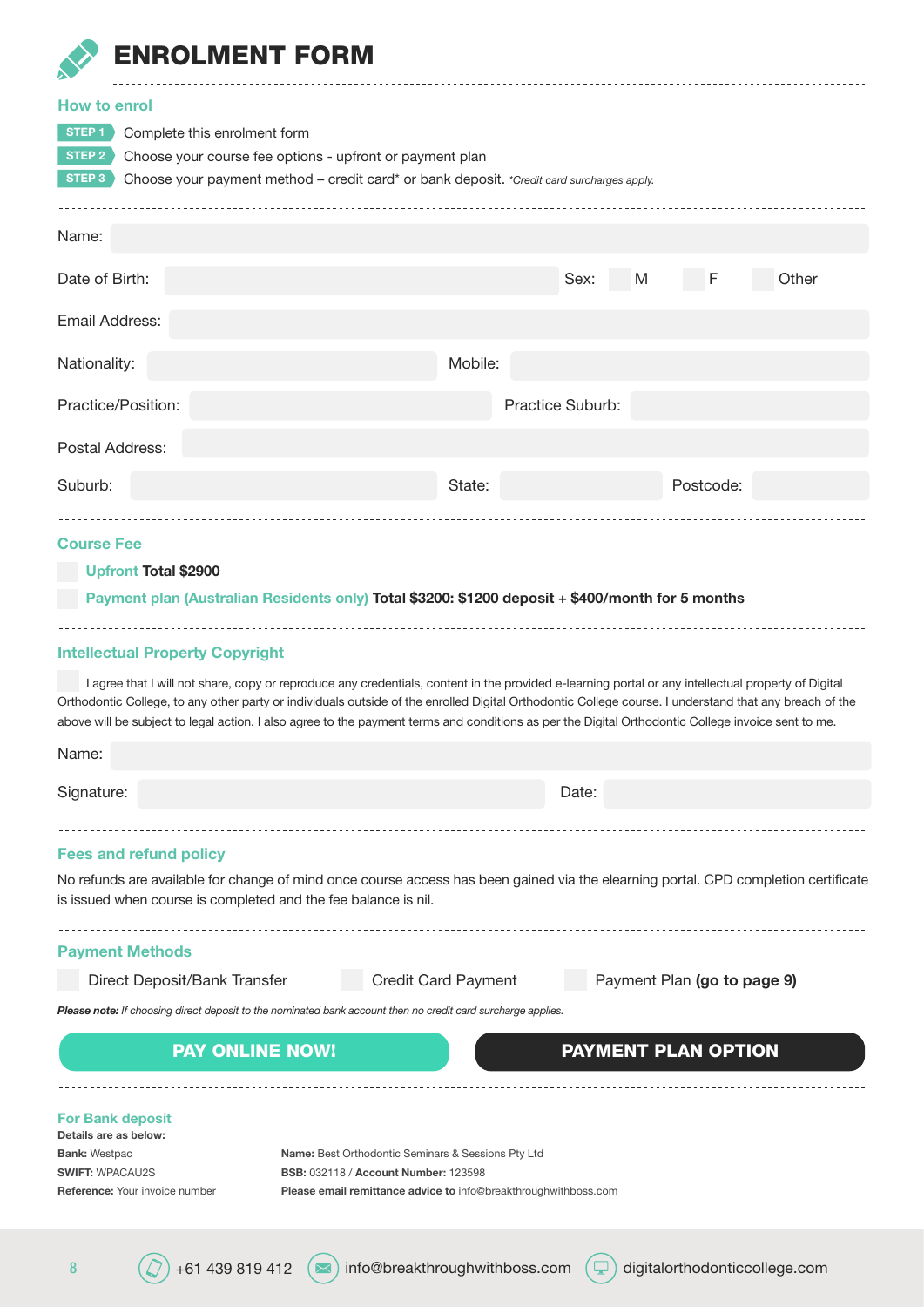<span id="page-8-0"></span>

## **MENT PLAN DETAILS**

| Total cost:             | S  | 3200 |
|-------------------------|----|------|
| Initial payment:        |    | 1200 |
| Number of payments:     |    | 5    |
| Monthly payment amount: | \$ | 400  |
|                         |    |      |

#### Fee Schedule:

| I have reviewed the fee and refund policy here                                                                               |  |                            |        |                                                   |  |  |  |  |
|------------------------------------------------------------------------------------------------------------------------------|--|----------------------------|--------|---------------------------------------------------|--|--|--|--|
| <b>Deposit payment</b>                                                                                                       |  |                            |        |                                                   |  |  |  |  |
| Direct Deposit/Bank Transfer                                                                                                 |  | <b>Credit Card Payment</b> |        | <b>PAY ONLINE NOW!</b>                            |  |  |  |  |
| Please note: If choosing direct deposit, go to previous page for bank details. A 1-3% surcharge applies to all credit cards. |  |                            |        |                                                   |  |  |  |  |
| Auto-debit via credit card                                                                                                   |  |                            |        |                                                   |  |  |  |  |
| Name on card:                                                                                                                |  |                            |        |                                                   |  |  |  |  |
| Expiry date:                                                                                                                 |  | Card type:<br>Visa         | Master | Amex 1 - 3% surcharge applies to all credit cards |  |  |  |  |
| Credit Card Number:                                                                                                          |  |                            |        | CVV:                                              |  |  |  |  |

 *I authorise for my credit card to be automatically debited on the dates listed above. I understand that if there are insufficient funds, a late fee may apply.*

Signature:

## SUBMIT THIS FORM NOW!